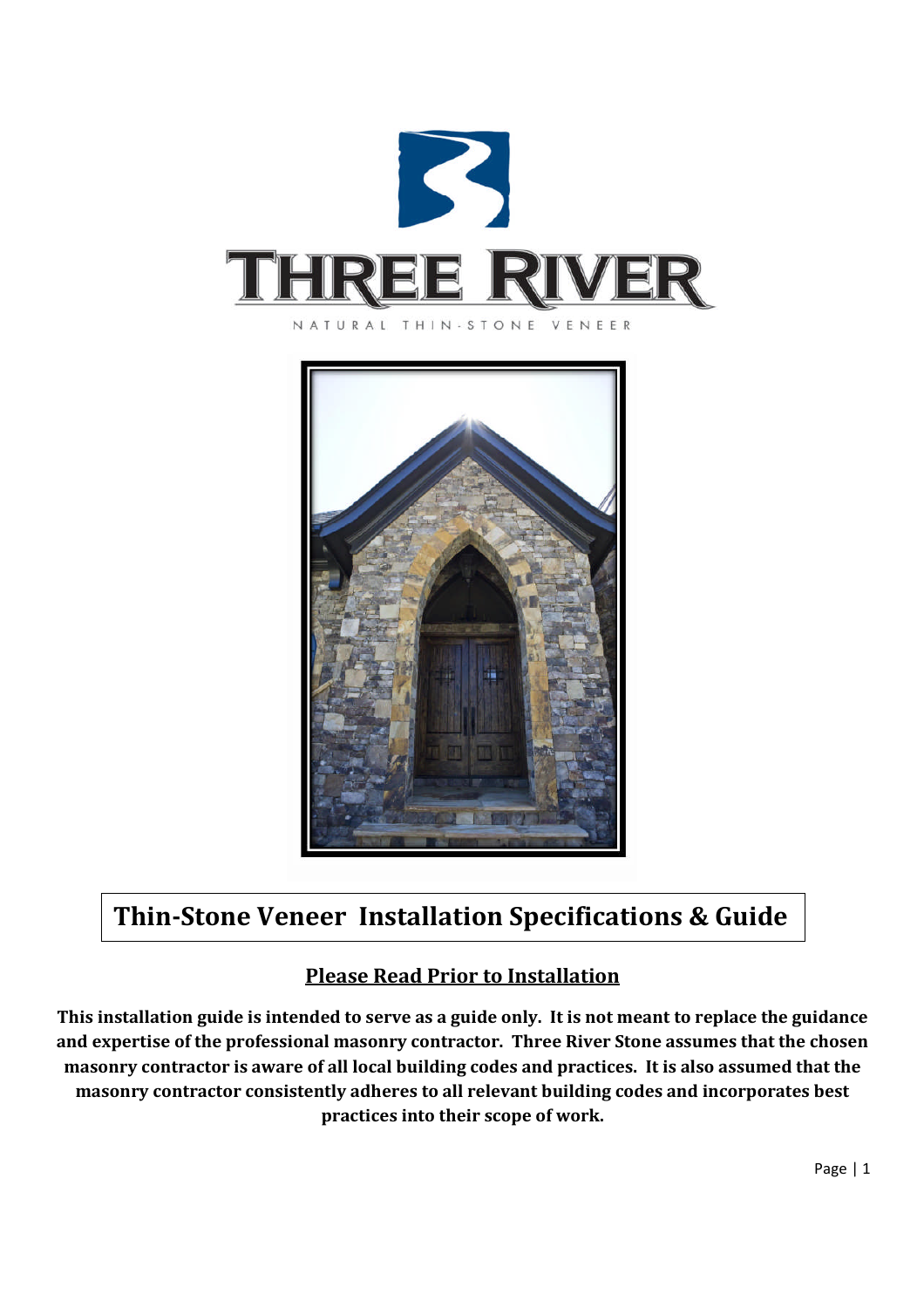



#### **CHOOSE YOUR THIN-STONE VENEER**

- Three River Stone's natural Thin-Stone veneer is comprised of naturally occurring harvested or quarried stone sawn to thicknesses of  $\frac{3}{4}$ " to 1  $\frac{1}{2}$ ". Thickness of stone is determined by finish weight per square foot.
- Samples can be provided for determination of size, shape, color and texture as it relates to the project.
- Delivery, Storage and Handling
	- o Stone will be delivered on pallets.
	- o General Contractor must provide a dry, stable roadway for stone delivery truck and equipment for removing pallets from truck.
	- o Pallets must be placed on level, dry ground and should not be stacked.
	- o Contractor should provide tarp, or similar covering, to protect stone during inclement weather.

#### **MEASURING**

- FLATS: Multiply the length and the height of the coverage area to determine your overall square footage. Measure any openings, such as doors and windows, and subtract this square footage from the total.
- CORNERS: Measure the height, or length, of the area requiring corners to determine the lineal footage of corners needed.
- Three River Stone's natural Thin-Stone veneer is packaged in 200, 100 and 25 square feet pallets. These quantities are determined with the consideration of a  $\frac{1}{2}$ " grout joint. Dry stack applications will require additional Thin-Stone to meet

the desired coverage. (This allowance of extra material is similar to that of artificial stone.) The overall coverage area is also subject to the following issues: application pattern, chipping, breaking, cutting and grinding. If any of these issues are performed in excess, additional material will need to be considered.



B THREE RIVER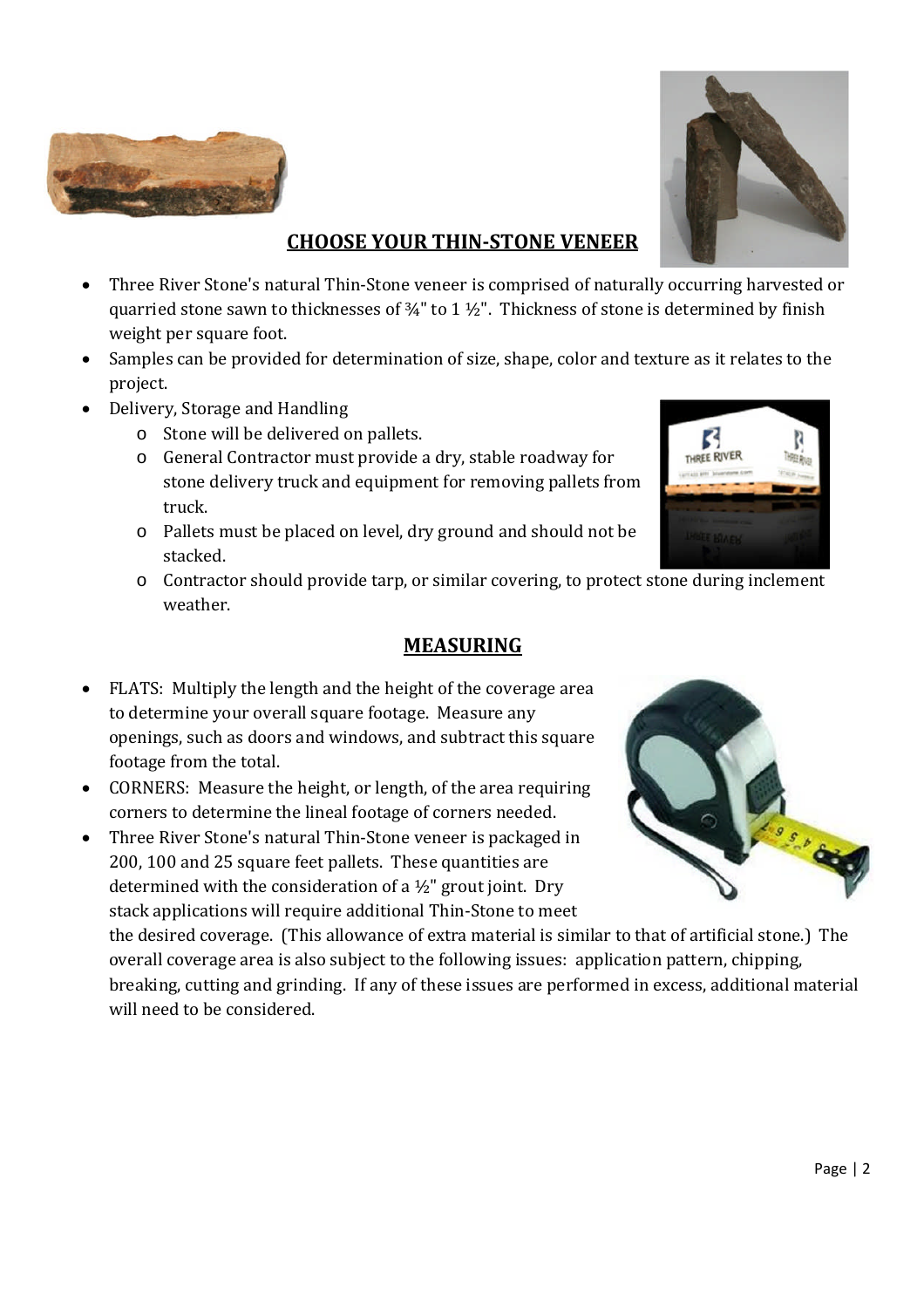### **GETTING READY**

- Gather all material needed for your project:
	- o Thin-Stone Veneer
		- For styles and colors visit www.3riverstone.com
	- o Weather resistant Barrier
		- 30 lb. felt or comparable product
	- o Drainage Plane (optional)
	- o Galvanized Metal Lath
		- Minimum  $2.5$  lb/sq. yd.
		- Self furring suggested
	- o Type "S" Mortar
	- o Type "N" Mortar (if mortar joint required)
	- o Sand
	- o Water
	- o Shovel
		- Used to mix sand and mortar
	- o Wheelbarrow or Cement Mixer
	- o Measuring Tape
	- o Level
		- Used to ensure clean level lines for installing.
	- o Trowel
	- o Masonry hammer or Nippers
		- Used to shape and/or break stone
	- o Tuck Pointer (Jointer)
		- Used to clean mortar joints
	- o Whisk Broom or Brush
		- Used to clean mortar joints and stone
	- o Grout Bag
	- o Safety Glasses
	- o Dust Mask
	- o Ear Plugs
	- o Gloves
	- o Diamond Blade Mason's Saw / Grinder
		- Used for dimensional cuts to produce headers and other detail pieces.
	- o Stone Sealer (optional)

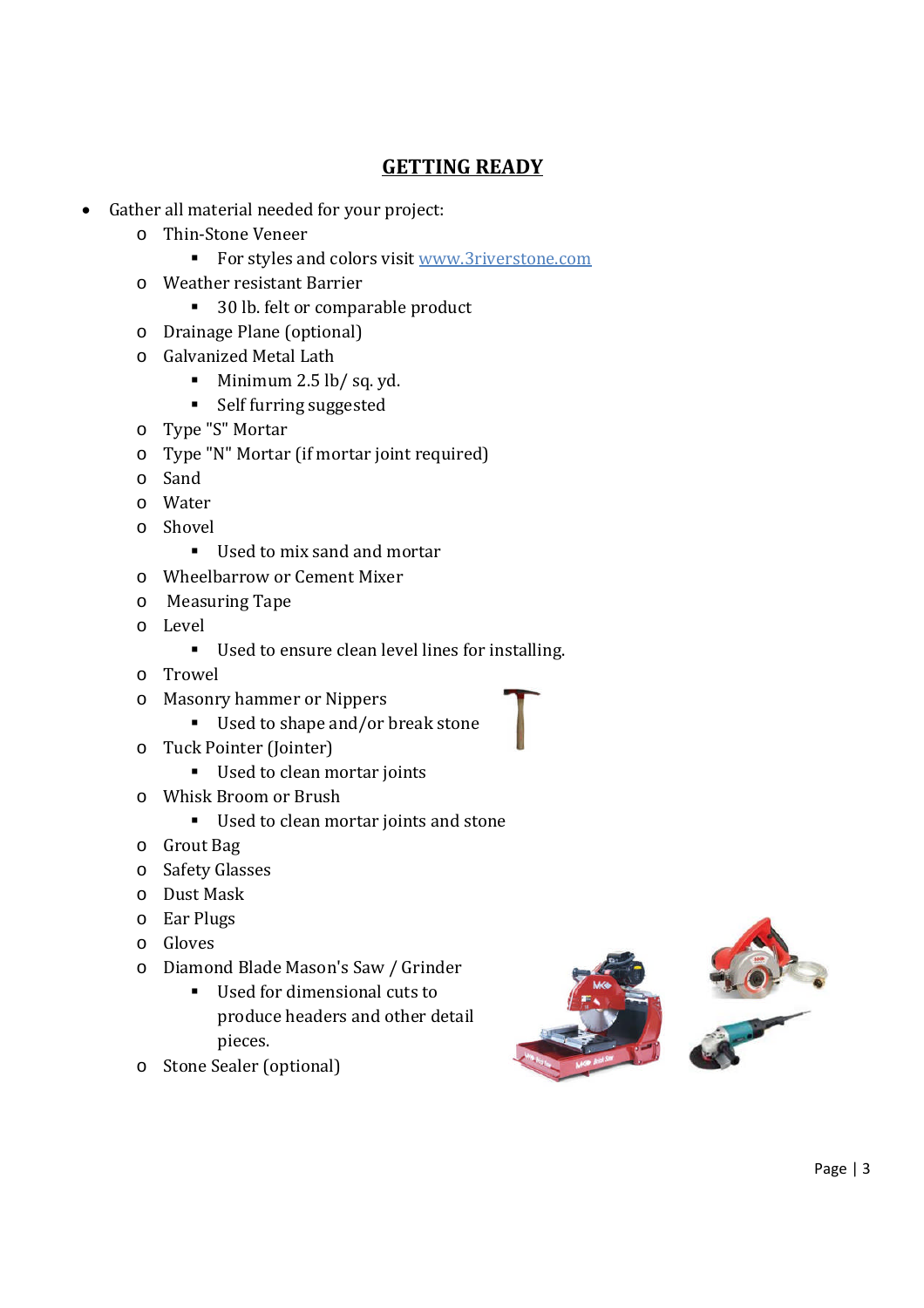### **INSTALLATION**

- During hot and dry conditions, it is imperative that the substrate and/or scratch coat be dampened prior to stone being applied. If this is neglected, the stone will absorb moisture from the mortar too quickly, resulting in a weaker bond. Substrate or scratch coat should appear damp with no pooling.
- When the ambient air temperature is below 50 degrees F, the mortar should be mixed with heated water.
- In the event the ambient air temperature is below 40 degrees F, stone should not be applied or the work area will need to be heated to 40 degrees F or above. If this standard is neglected the mortar will not bond correctly and the stone will have the potential of falling from the structure.



Mortar should be stored in dry, covered area where temperature is above 40 degrees F.

### **PREPARING THE SURFACE**

- **Substrates**
	- o Wood and Metal framed structures (including interior applications over Drywall)
		- $\blacksquare$   $\frac{1}{2}$ " rigid sheathing (OSB may cause cracking in joints)
		- $\blacksquare$  House Wrap  $(\#1)$
		- Moisture Resistant Barrier (not needed in interior applications) (#2)
		- $Meta$  Lath (#3)
		- Scratch Coat  $(#4)$
		- THREE RIVER Thin-Stone  $(#5)$
	- o Concrete Block (CMU)
		- **If surface is untreated (no** paint or other material applied), neither the Metal Lath nor Scratch Coat is necessary.
		- **If surface is treated, follow same steps as Poured Concrete Walls**
		- Surface must be free from dirt, debris, etc.
		- May need to dampen surface. (refer to installation notes above)
	- o Poured Concrete Walls
		- Metal Lath
		- Scratch Coat
		- Alternative if wall is untreated (no paint or other material applied)
			- Sand-blast wall or etch with muriatic acid and allow to dry thoroughly.
			- Apply in similar manner to that of untreated CMU.

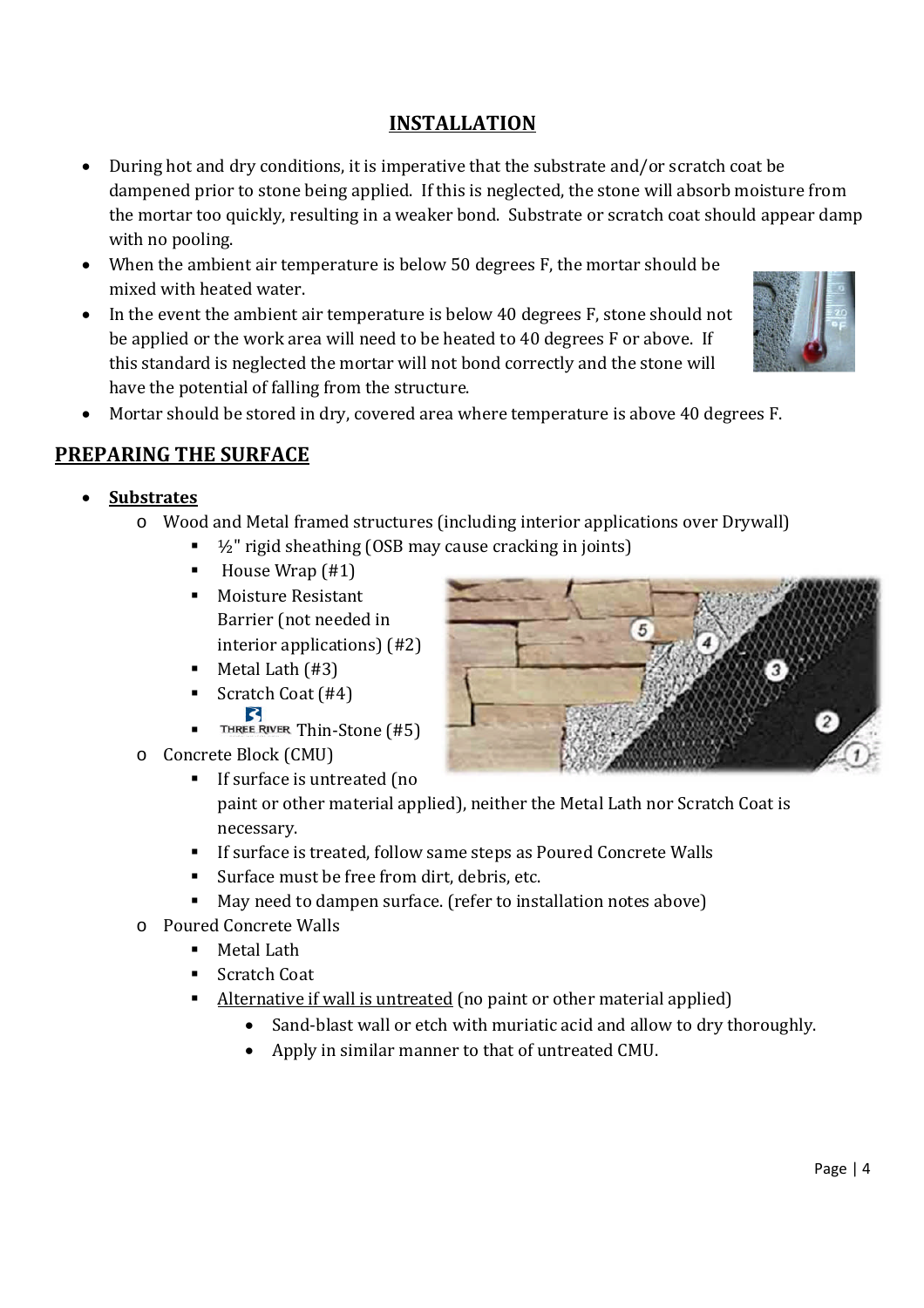**Work Area**

- o All areas that will NOT receive stone should be protected from damage during installation. Such areas include but are not limited to windows, doors, floors, trim and any other area previously finished.
- o Thin-Stone and other materials should be placed as close to application site as possible.
- o ALL pallets of stone should be opened and used during mock up and final installation. Doing this promotes even distribution of size, color and texture.
- o A workable portion of stone should be removed from pallets and placed in a visible area near application site in order to determine size, color and shape of design for the project.

### **Moisture Resistant Barrier**

- o House Wrap, or comparable material, should be applied over sheathing.
- o 30lb. felt paper, or comparable material, should be applied over house wrap.
- o Lap the moisture barrier at least 4" at all seams.
- o Optional drainage plane may be applied over the two layers of moisture barrier.
	- MTI Gravity Cavity
	- Benjamin Obdyke Home Slicker
	- Advanced Building Products Mortairvent

o Weep screeds may or may not be required. Please consult local building codes.

## **Metal Lath**

- o Expanded, galvanized, diamond metal lath (self furring is recommended) meeting ASTM C847-06 requirements. (minimum 2.5 lb./square yard)
- o Lath should be applied tightly to substrate with heavy staples, galvanized screws or galvanized roofing nails penetrating 1" into studs at a minimum.
- o Lath should be applied with "cups" up. Texture will be somewhat smooth when felt from bottom to top and rough when felt from top to bottom.
- o Overlap lath sections approximately 1" and minimum 0.5".
- o Fasten lath to sheathing and studs horizontally every 16" and vertically every 6".
- o Both inside and outside corners should be wrapped 16" at a minimum..







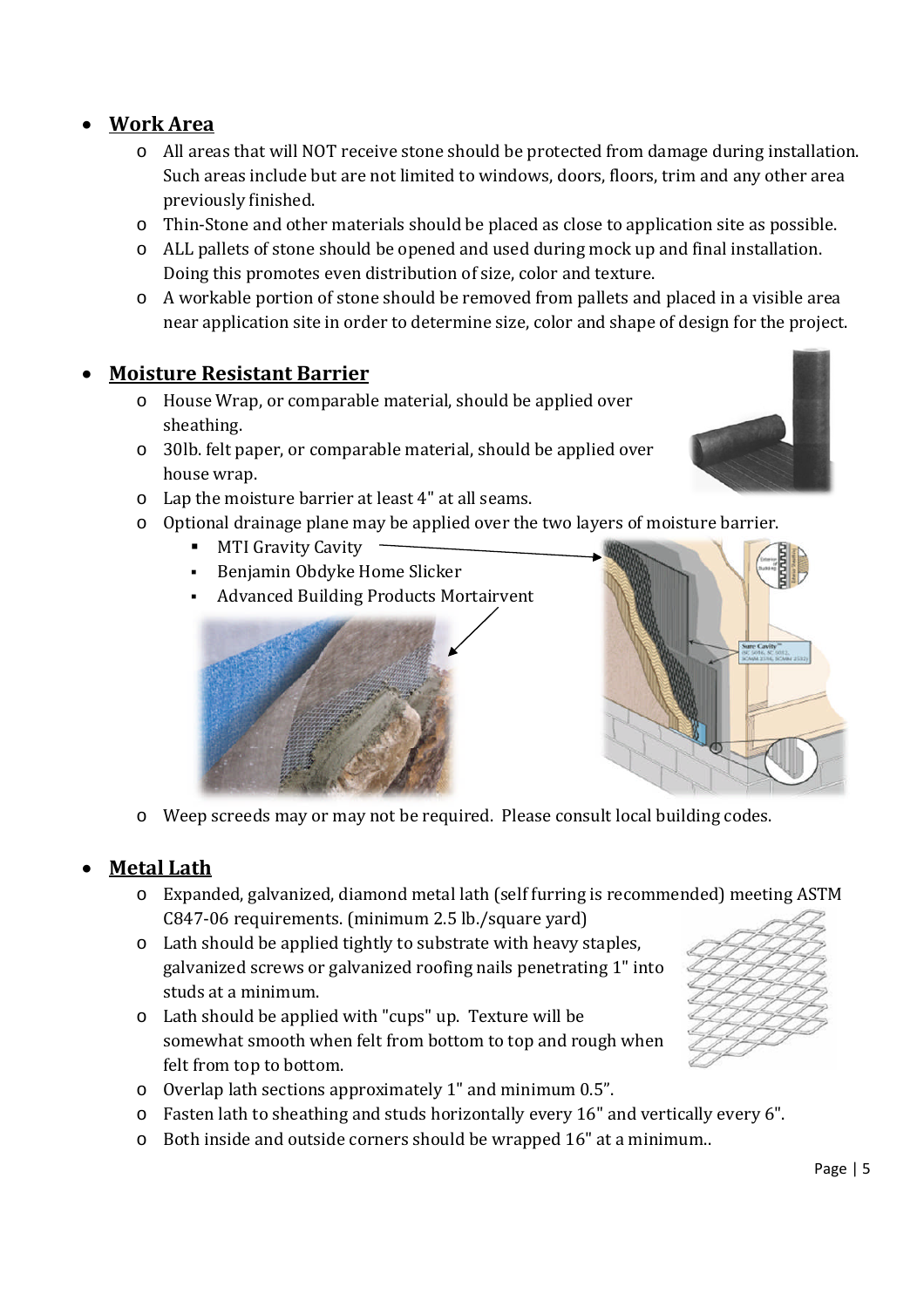#### **Mortar**

- o Type "S" mortar should be used for all Three River Stone's products.
- o Type "N" mortar should be used for all grout joint applications.
- o Mixing the mortar properly is vital for suitable installation and stone adherence. PLEASE REFER TO MORTAR MANUFACTURER FOR SPECIFIC MIXING INSTRUCTIONS.



o Portland cement may also be added to increase strength of bond between stone and substrate.

### **Scratch Coat**

- o Ensure surface is clean and free of debris.
- o Use Type "S" mortar.
- $\circ$  Scratch coat should be approximately  $\frac{1}{2}$ " thick.
- o Surface of scratch coat should be rough and/or grooved with a notched trowel.
- o It is acceptable to scratch coat the entire area that will be receiving stone or to "work as you go". In the event it is a "work as you go" situation, scratch coat should be allowed to "set" prior to applying stone (appx. 30 minutes).

#### **Apply Three River Stone Thin-Stone**

- o To ensure level lines, it is helpful to use a level to score lines or snap chalk lines on the scratch coat. This should be done horizontally every 12"-16".
- o Begin installing stone from the bottom of the structure toward the top.
- o Install corners first in a random pattern as to NOT create a vertical joint between rows.







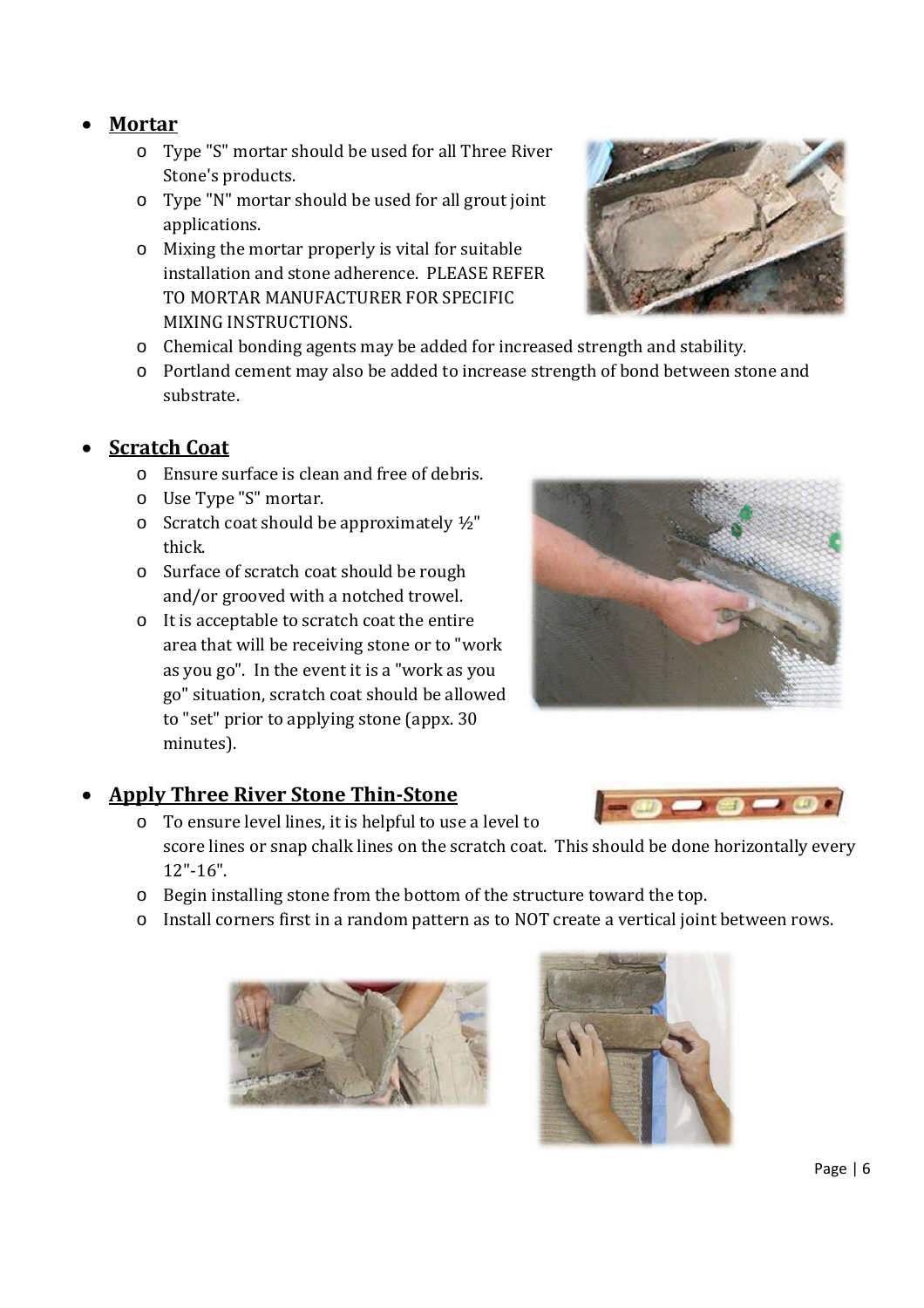### **Apply Three River Stone Thin-Stone** (continued)

- o Stones may be cut or chipped to obtain a proper fit. This can be done with a saw or grinder equipped with a masonry blade or a masonry hammer.
- o When using a saw, grinder or hammer it is necessary to wear proper safety gear. Care should be taken to ensure safety and to minimize waste.
- $\circ$  "Butter" the back of the stone with approximately  $\frac{1}{2}$ " of Type "S" mortar. Be sure to leave no air gaps and to cover entire back of stone.





- o Firmly press the stone into place with a "wiggle" motion. The mortar should squeeze out around the stone but should not get on the face of the stone.
- o Hold the stone in place for a few seconds until it is secure.
- o To prevent the stone from moving down the wall, a small piece of wood or stone may be used as a temporary shim.
- o Remove the excess mortar with a trowel or tuck pointer.
- o DO NOT DISTURB STONE ONCE PLACED. In the event the stone appears loose it MUST be removed, thoroughly cleaned and reinstalled.
- **GROUTING AND FINISHING JOINTS** (does not pertain to dry stack applicatons)
	- o After all the stones have been applied, fill the joints with Type "N" mortar using a grout bag.